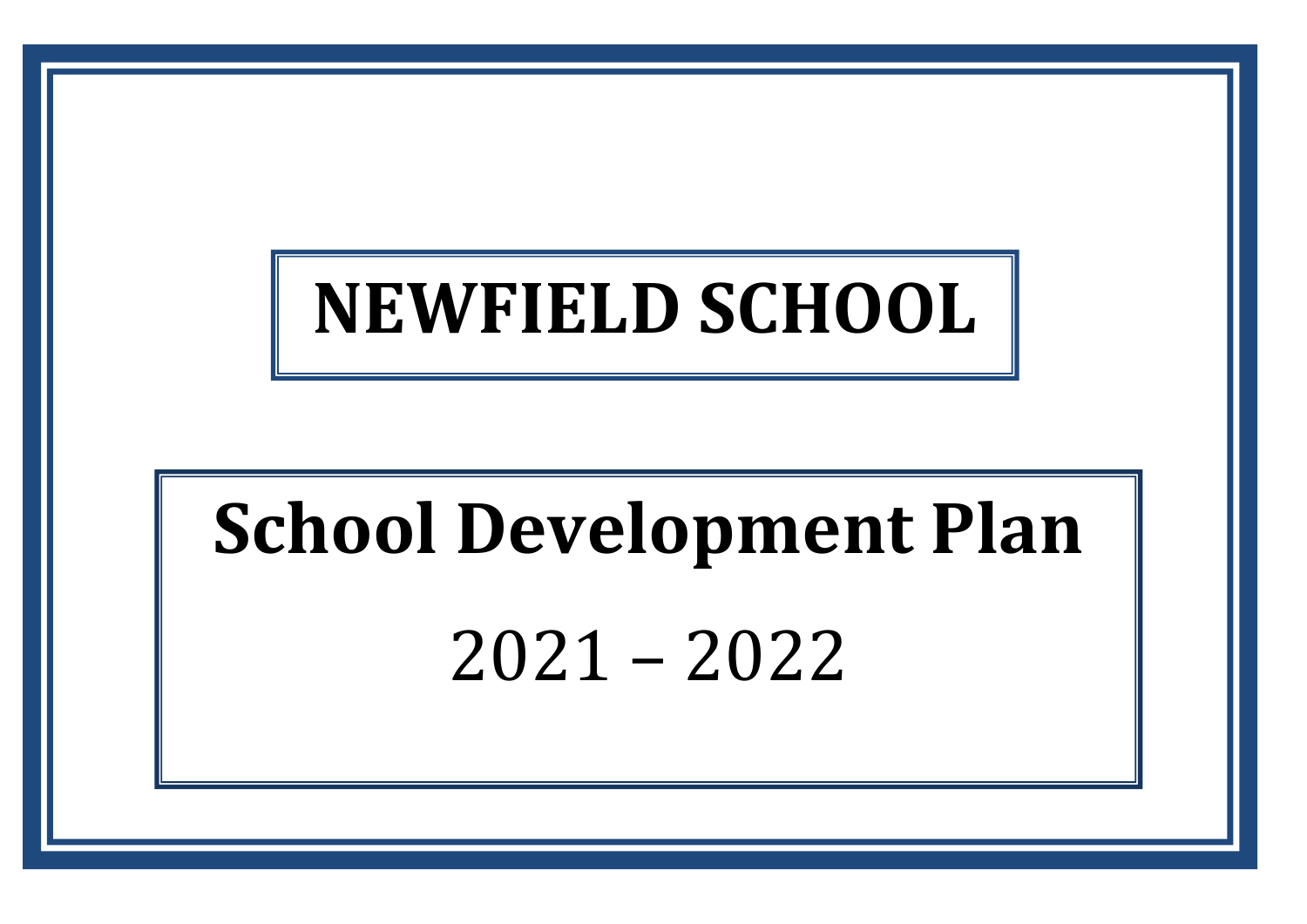# **The SDP process at Newfield School: An integrated framework for continued improvement**

(To be read in conjunction with 2019-2002 Strategy for Improvement to Outstanding)

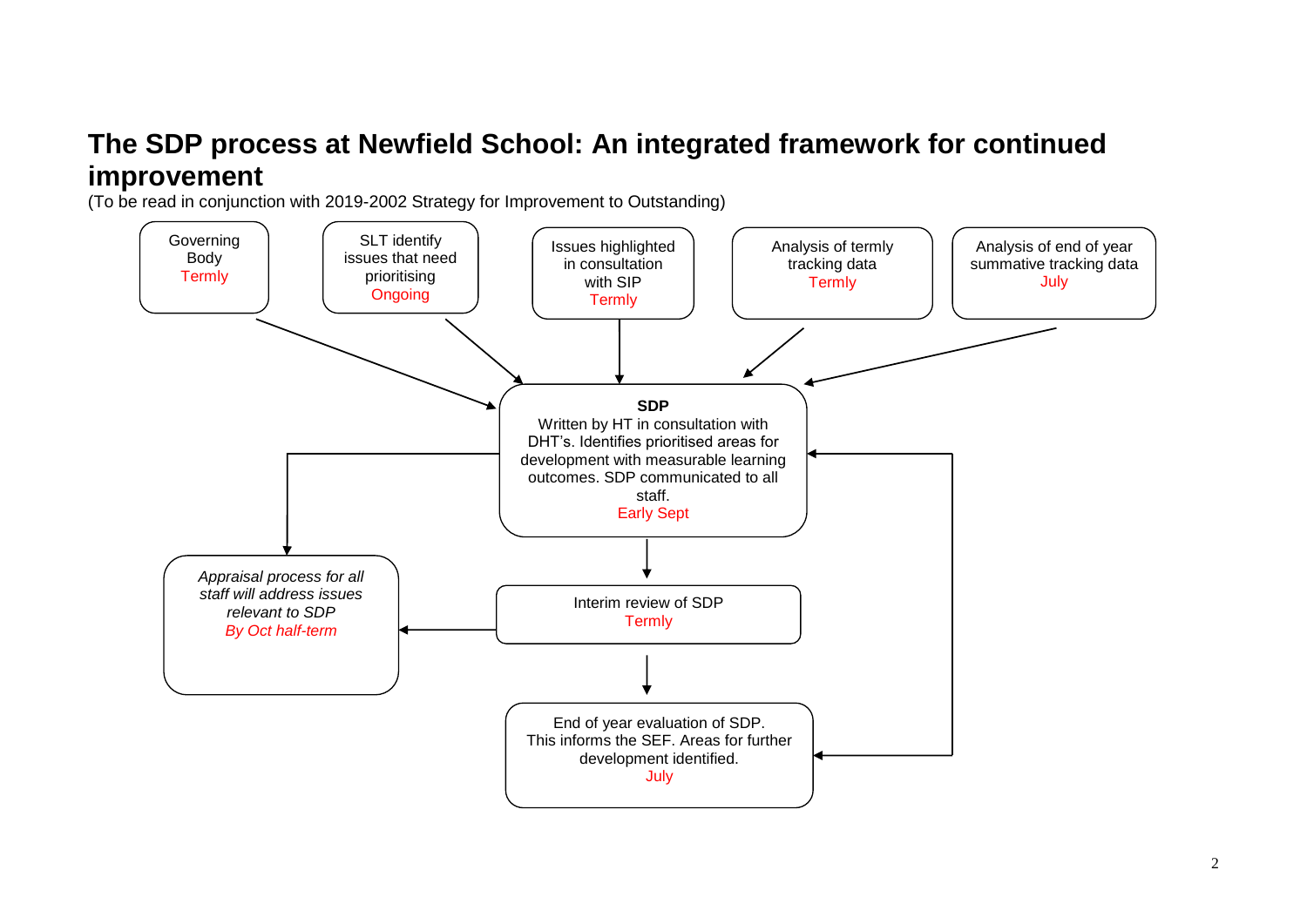# **Action Plans 2021-22**

- All action plans run from September 2021 to Sept 2022.
- A range of staff contribute to the delivery of this overall action plan as per their responsibilities within school and they have their own plans to achieve this
- The HT and DHT's will review this SDP termly (in December, March and July).

Progress in meeting each target is summarised in the final column. The following RAG colour coding is used:

|  | Achieved                                                   |
|--|------------------------------------------------------------|
|  | On target – strategies have begun, more work<br>to be done |
|  | Not yet addressed                                          |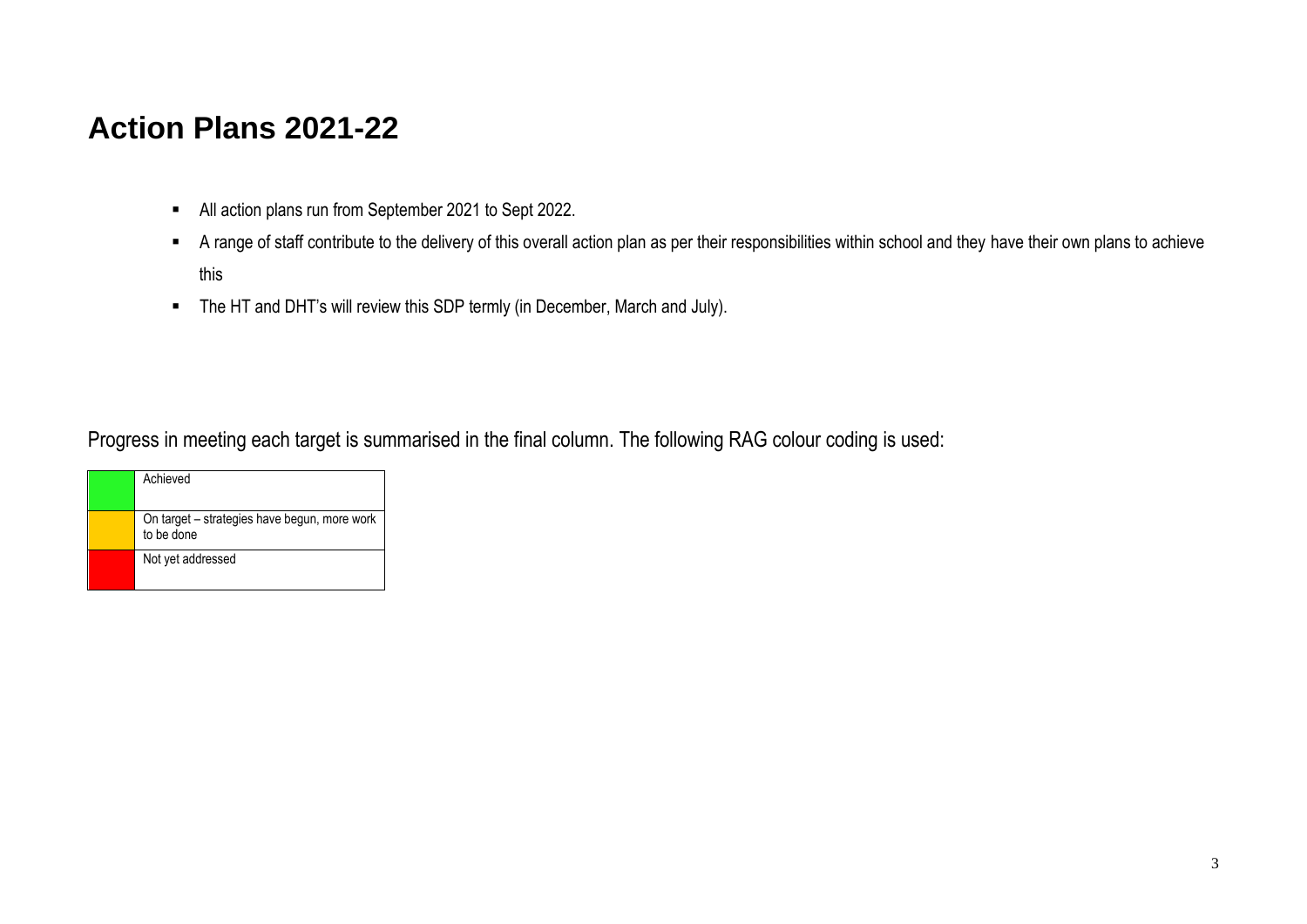#### **AREA Objectives Overall Effectiveness (CW)** To consistently ensure Safeguarding is effective and is quality assured by external advisor. To ensure additional funding is used effectively and secures improvements for disadvantaged pupils (separate plan also). **Quality of Education (CW/IG/SF) INTENT** To review current assessment systems and research alternatives. To further develop 'Remote Learning' engagement and accessibility for all pupils. **IMPLEMENTATION** To further develop teachers subject knowledge and expertise / group allegiance – links with other schools All pupils to be identified early for intervention (both academic and non-academic and all interventions are evaluated and impact evidenced. To further develop the line management of subject coordinators so that they understand and can self-evaluate their subject through a deep dive process. To Consolidate a whole school approach to further improve literacy and numeracy. To develop staff knowledge and confidence in teaching of phonics **IMPACT**  To ensure appropriate outcomes (in relation to starting points) for all pupils, particularly end of KS4 through external accreditation results- both academic and vocational. To improve students reading ability to enable them to access a full curriculum and external examinations. **Leadership and Management (CW)** To continue to develop the link governor roles. To further improve parental engagement. To further improve therapies offered by school **Behaviour and Attitudes (SF)** To provide opportunities to experience real life situation through the school passport and ensure that tracking and evidence supports the work completed To develop a whole school approach to dealing issues from with the RSHE curriculum **Personal Development (IG)** To further improve mental health and wellbeing across the school To re-establish links with the community to provide experiences to develop pupils personally and socially through SMSC programme. To further develop emotional literacy support within school.

#### **Summary of Priorities 2021-2022**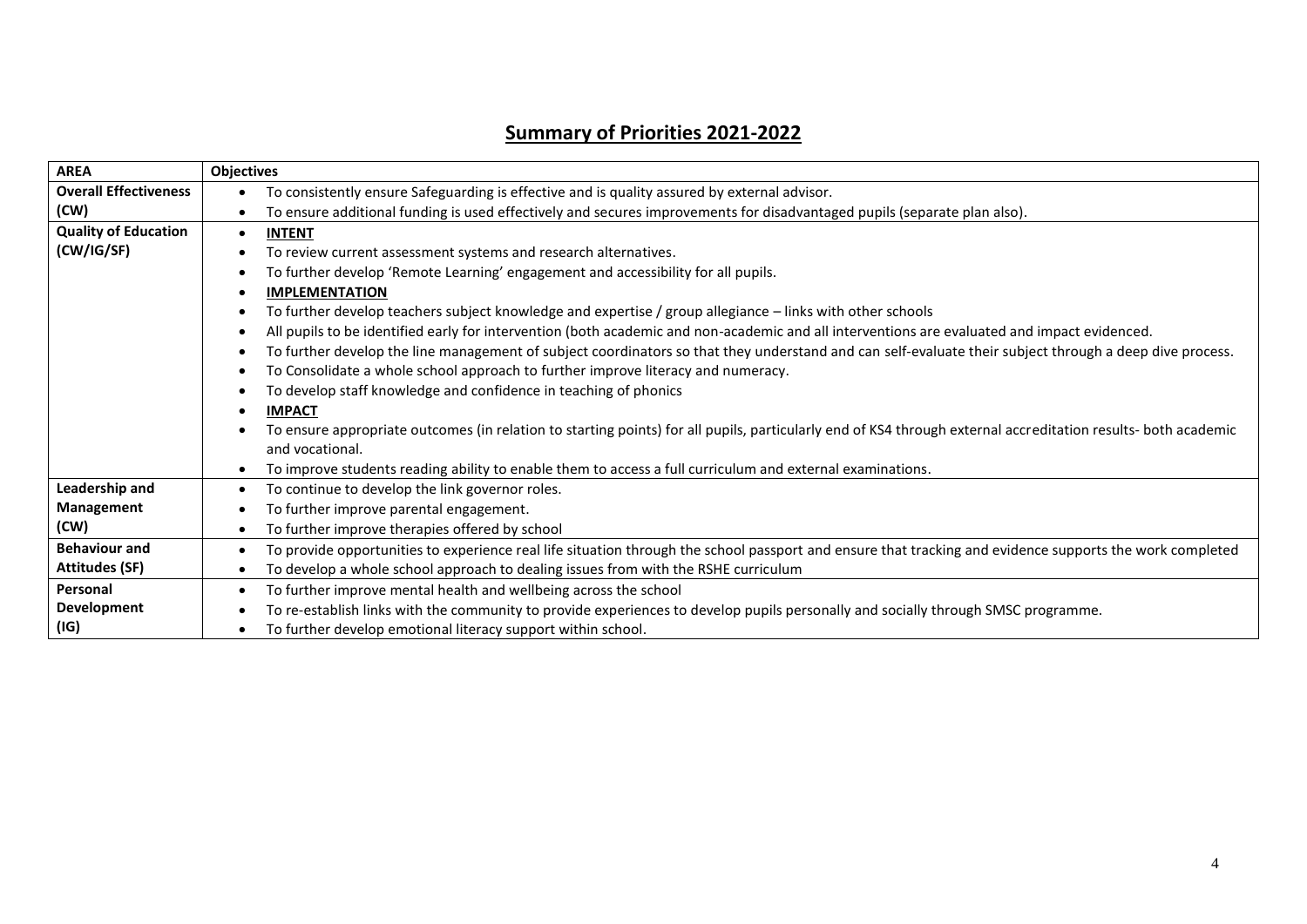# **OVERALL EFFECTIVENESS (SLT Responsibility CW)**

| <b>Target</b>                                                                                                                     | <b>Impact</b>                                                                                                                                                                                                                                                                                                                                                                                                                                                                                                                                                                                                                                                                                                                                                                                                    | <b>Strategies</b>                                                                                                                                                                                                                                                                                                                                                                                                     | <b>Timescale</b>                                                              | <b>Evaluation</b> |
|-----------------------------------------------------------------------------------------------------------------------------------|------------------------------------------------------------------------------------------------------------------------------------------------------------------------------------------------------------------------------------------------------------------------------------------------------------------------------------------------------------------------------------------------------------------------------------------------------------------------------------------------------------------------------------------------------------------------------------------------------------------------------------------------------------------------------------------------------------------------------------------------------------------------------------------------------------------|-----------------------------------------------------------------------------------------------------------------------------------------------------------------------------------------------------------------------------------------------------------------------------------------------------------------------------------------------------------------------------------------------------------------------|-------------------------------------------------------------------------------|-------------------|
| To consistently ensure<br>Safeguarding is effective and is<br>quality assured by external<br>advisor.                             | Safeguarding is very secure, reporting and impact<br>demonstrates this<br>CPOMS is fully utilised by all staff for record<br>keeping and communicating<br><b>Evidence</b><br>Safeguarding data<br>CPOMS usage<br>Staff training<br>Governor link meetings                                                                                                                                                                                                                                                                                                                                                                                                                                                                                                                                                        | CW meet with safeguard gov termly<br>All staff to competently use the<br>system for reporting incidents and<br>understand the importance -<br>addressed in staff meeting and<br>reminded at regular intervals<br>Safeguarding leads to review<br>$\bullet$<br>procedures half termly<br>Governor training identify / monitored<br>Government awareness of<br>safeguarding in education<br>External QA of safeguarding | termly<br>on-going<br>Half termly<br>Sept 2021 and<br>on-going<br>Spring Term |                   |
| To ensure additional funding is<br>used effectively and secures<br>improvements for disadvantaged<br>pupils (separate plan also). | All pupils to make at least expected progress in<br>English and Maths across all Key Stages<br>All pupils to make good or better progress in<br>reading.<br>All Key Stage 4 pupils to leave with a minimum of 5<br>external outcomes.<br>All pupils have access to quality remote learning<br>experience.<br>Improvements in the attendance and behaviour of<br>all PP pupils.<br>Improvement in pupils mental, emotional and<br>physical health<br>Peer Mentors provide an accessible point of<br>contact for their peers who are experiencing<br>difficulties in school.<br>Staff develop phonics knowledge.<br>To provide CPD to help support staff with teaching<br>the new PSHE curriculum<br><b>Evidence</b><br>PP data, objectives and impact<br>PP meeting minutes<br>Intervention data<br>Progress data | SLT (SF) to oversee additional<br>funding expenditure<br>Whole school CPD training in<br>supporting pupils with academic and<br>non-academic areas<br>Regular meetings between SLT and<br>$\bullet$<br>to review additional funding<br>Gov (RH) to meet with SF to<br>challenge impact of additional<br>spending                                                                                                      | Oct 2021<br>on-going<br>half termly                                           |                   |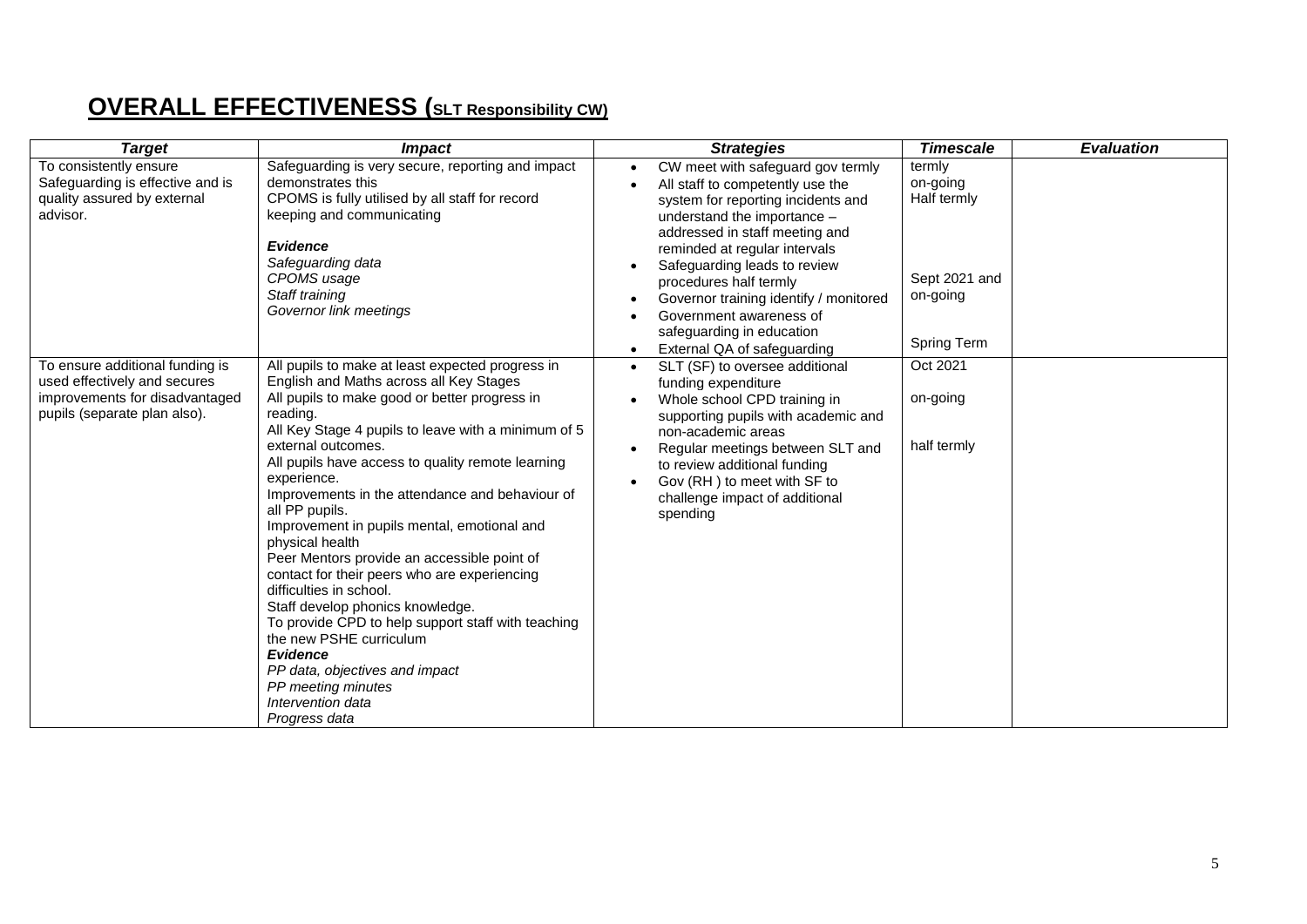# **QUALITY OF EDUCATION (SLT Responsibility CW, IG, SF)**

#### **INTENT**

| Target                                                                                  | <i>Impact</i>                                                                                                                                                                                                                     | <b>Strategies</b>                                                                                                                                                                                                                                                                                                             | <b>Timescale</b>                                       | <b>UPDATE</b> |
|-----------------------------------------------------------------------------------------|-----------------------------------------------------------------------------------------------------------------------------------------------------------------------------------------------------------------------------------|-------------------------------------------------------------------------------------------------------------------------------------------------------------------------------------------------------------------------------------------------------------------------------------------------------------------------------|--------------------------------------------------------|---------------|
| To review current assessment<br>systems and research<br>alternatives                    | Ensure that School has an assessment system<br>that continues to track progress, however is<br>functionally improved to aid efficiency of reporting<br>and analysis and adequate to track an increasingly<br>broader curriculum   | Assess the need for change<br>Research systems used by other<br>schools<br>Consult with SIMS over capacity for<br>changes<br>Consult with SLT and formulate<br>implementation plan                                                                                                                                            | Oct 2021<br>Oct and<br>ongoing<br>Dec 2021<br>Feb 2021 |               |
| To further develop 'Remote<br>Learning' engagement and<br>accessibility for all pupils. | Ensure pupils who have to be absent from school<br>for any length of time have access to the<br>curriculum in order to maintain progress<br><b>Evidence</b><br>Remote learning resources<br>Remote learning logs<br>Progress Data | All pupils to be set up with home<br>learning email addresses or have<br>access to printed resources<br>Home learning packs in line with their<br>current curriculum prepared and ready<br>Arrangements for contact and virtual<br>processes in place<br>All teachers to document engagement<br>of class in any home learning | Sept 2021<br>Sept 2021<br>Sept 2021<br>Sept 2021       |               |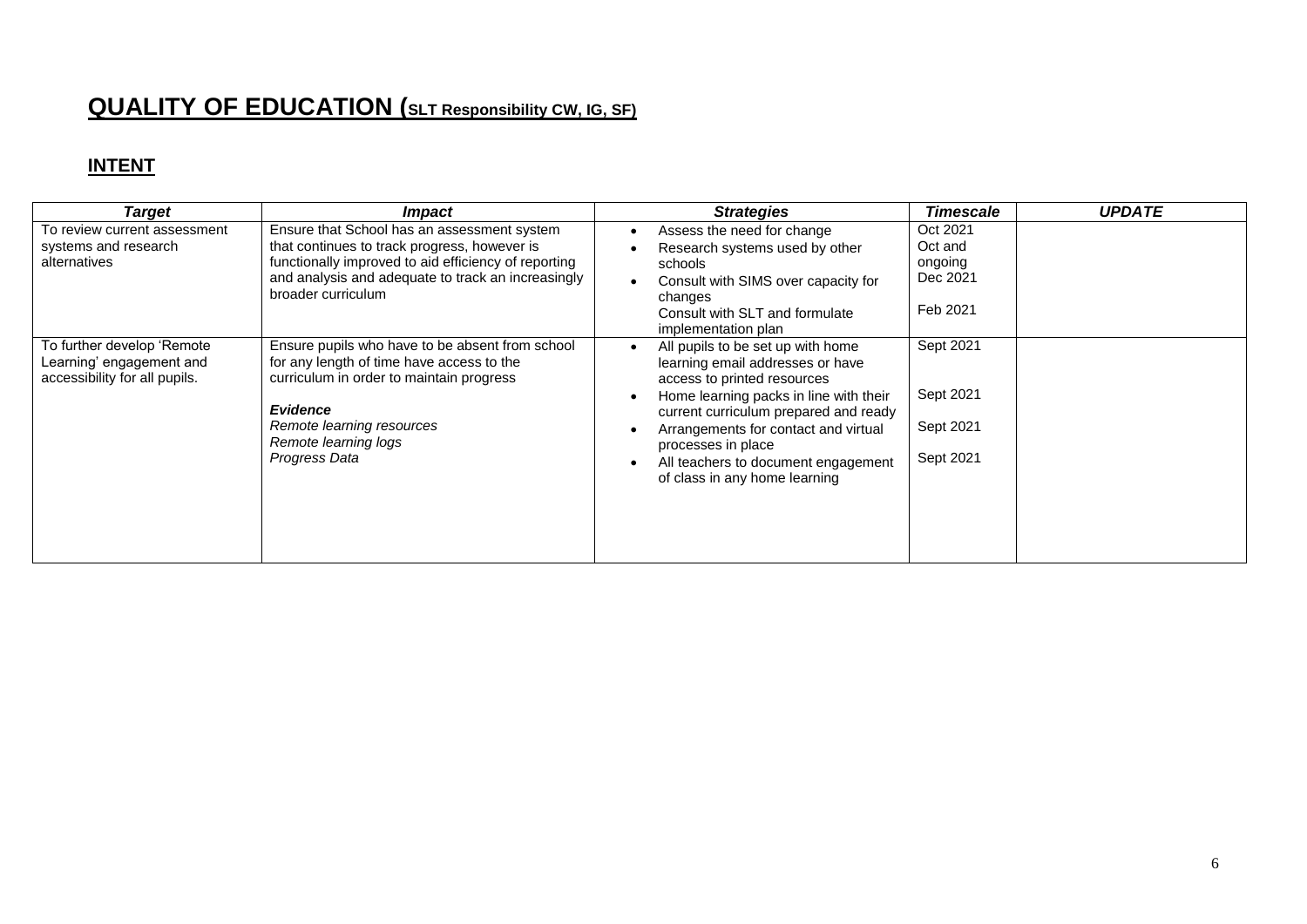#### **IMPLEMENTATION**

| <b>Target</b>                                                                                                                                                                                                                                                                  | <b>Impact</b>                                                                                                                                                                                                                                                                                                                                                                                                                                                                                                                        | <b>Strategies</b>                                                                                                                                                                                                                                                                                                                                                                                                                                                                                                                                                                                                                                                                                                            | <b>Timescale</b>                                                            | <b>UPDATE</b> |
|--------------------------------------------------------------------------------------------------------------------------------------------------------------------------------------------------------------------------------------------------------------------------------|--------------------------------------------------------------------------------------------------------------------------------------------------------------------------------------------------------------------------------------------------------------------------------------------------------------------------------------------------------------------------------------------------------------------------------------------------------------------------------------------------------------------------------------|------------------------------------------------------------------------------------------------------------------------------------------------------------------------------------------------------------------------------------------------------------------------------------------------------------------------------------------------------------------------------------------------------------------------------------------------------------------------------------------------------------------------------------------------------------------------------------------------------------------------------------------------------------------------------------------------------------------------------|-----------------------------------------------------------------------------|---------------|
| To further develop teachers<br>subject knowledge and expertise /<br>group allegiance - links with other<br>schools<br>All pupils to be identified early for<br>intervention (both academic and<br>non-academic and all<br>interventions are evaluated and<br>impact evidenced. | To develop knowledge and skills in teaching of<br>non-specialist subjects in order to enhance the<br>curriculum for all pupils<br><b>Evidence</b><br><b>CPD Records</b><br><b>Subject Coordination files</b><br>Planning<br>Perf mgt reviews<br>Intervention for all pupils is tracked, monitored and<br>evaluated in a timely fashion<br>Interventions identified make a difference to the<br>progress of pupils<br><b>Evidence</b><br>Data and internal tracking<br>Planning<br>Intervention documentation<br>Intervention reports | Facilitate teachers to link with other<br>schools with a focus on particular<br>subjects<br>Teachers given access to CPD<br>opportunities and schedule<br>dissemination to other staff<br>Use external advisors and associations<br>for focussed support<br>Interventions identified to support pupils<br>$\bullet$<br>All support staff target is inputting onto<br>system interventions for pupils<br>Termly data to inform interventions<br>SIMS utilised for tracking of<br>Interventions and monitored by SLT<br>(IG)<br>Memebr of staff timetabled for<br>$\bullet$<br>additional interventions - reviewed half<br>termly                                                                                              | Sept 2021<br>and ongoing<br>Termly<br>Termly<br>Termly<br>Termly<br>Ongoing |               |
| To further develop the line<br>management of subject<br>coordinators so that they<br>understand and can self-evaluate<br>their subject through a deep dive<br>process.                                                                                                         | Perf mgt reviews<br>Subject coordinators have greater awareness of<br>their expectations and can provide evidence to<br>support a sustained development for their subject<br>area<br>Evidence:<br>Performance Management<br>Work scrutiny<br>Moderation<br>Termly data<br><b>Subject Progress Report</b><br>Self - Evaluation of subject<br>Evaluation of Subject coordination Evidence                                                                                                                                              | All teachers to have a subject<br>coordination responsibility as part of<br>perf mgt and in line with their pay scale<br>Subject coordinators to attend any<br>relevant training which enhances their<br>knowledge of coordination<br>Subject coordinators to keep abreast of<br>developments within their subject<br>through associations and directed time<br>to be focussed on self CPD<br>SC's maintain their standardised<br>folders keep it updated evidentially -<br>timetables in directed time cycle<br>SLT to monitor via interim reviews<br>Line management meetings<br>SLT to provide training and framework<br>$\bullet$<br>to support Deep Dives<br>SC's to undergo a mock deep dive<br>$\bullet$<br>interview | Sept 2021<br>On-going<br>On-going<br>Half termly<br>Ongoing                 |               |
| To Consolidate a whole school<br>approach to further improve<br>literacy and numeracy.                                                                                                                                                                                         | Both literacy and numeracy are a prominent and<br>visual aspect throughout school and pupils<br>develop across all key stages and raise their<br>standards in English and Maths<br><b>Evidence</b>                                                                                                                                                                                                                                                                                                                                   | To focus on a different area each half<br>$\bullet$<br>term and for all staff to understand and<br>focus on it.<br>To feedback to all staff on a termly<br>basis during staff meeting time                                                                                                                                                                                                                                                                                                                                                                                                                                                                                                                                   | Sept 2021<br>Termly                                                         |               |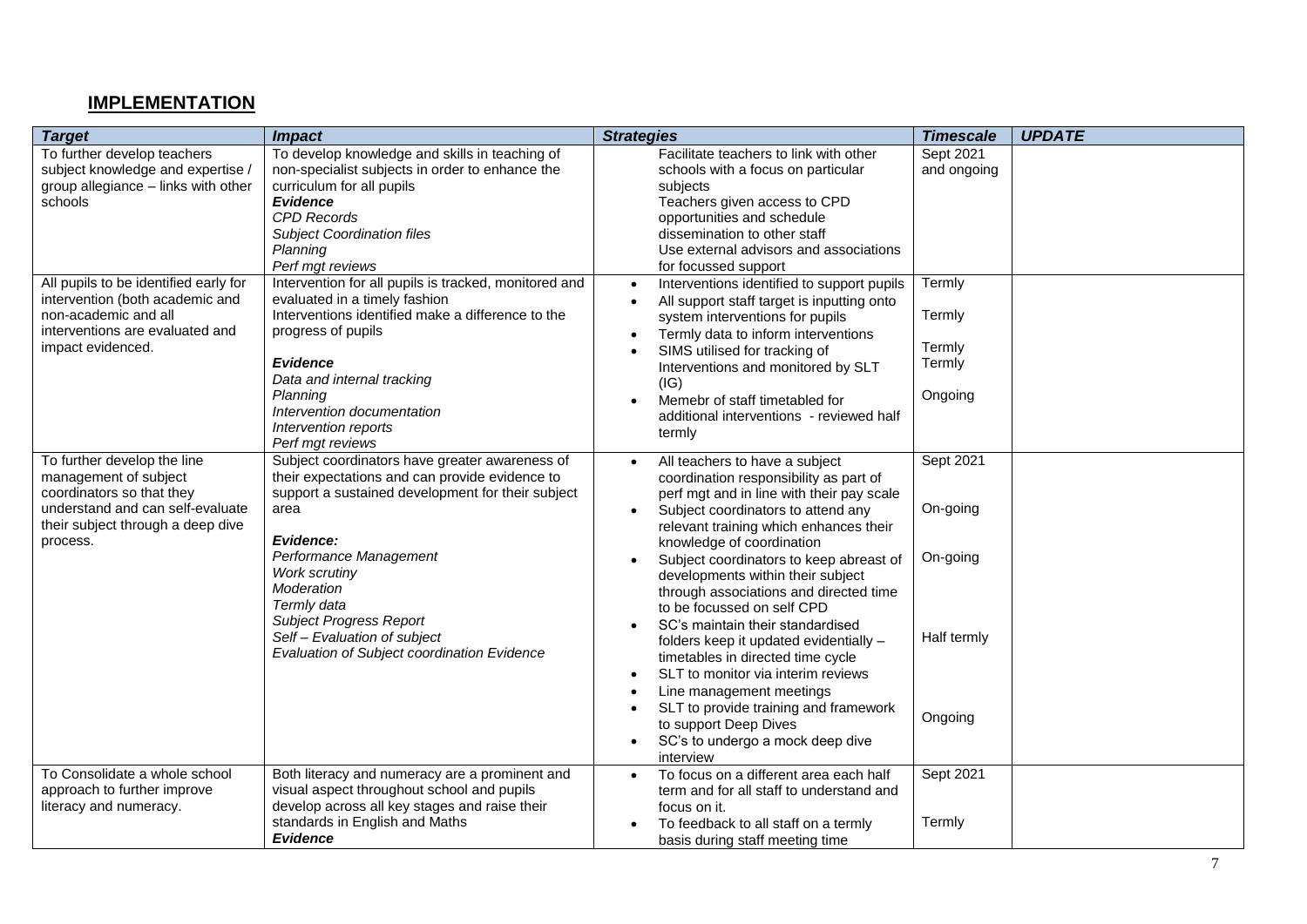|                                                                     | <b>Subject Coordinators folders</b><br>Literacy / numeracy analysis reports<br>Progress Data                                                                                                                                                                |                                        | To provide SLT with a termly report                                                                                                                                                                              | Termly                                     |  |
|---------------------------------------------------------------------|-------------------------------------------------------------------------------------------------------------------------------------------------------------------------------------------------------------------------------------------------------------|----------------------------------------|------------------------------------------------------------------------------------------------------------------------------------------------------------------------------------------------------------------|--------------------------------------------|--|
| To develop staff knowledge and<br>confidence in teaching of phonics | Pupils understanding and use of phonics<br>enhances reading and access to the full<br>curriculum from an early age<br><b>Evidence</b><br>CPD phonics<br>Intervention reports<br>Reading - subject coordination<br>Reading assessment records<br>Termly data | course<br>programme<br>pupils<br>staff | All support staff to complete Phonics<br>Teacher identified to oversee phonics<br>Termly updates shared with all staff<br>Phonics intervention daily for identified<br>Phonics refresher training for identified | Sept 21-22<br>Sept 21<br>Termly<br>Ongoing |  |

#### **IMPACT**

| <b>Target</b>                                                                                                                                                                                | <i>Impact</i>                                                                                                                                                                                                                                                                                                                                                 | <b>Strategies</b>                                                                                                                                                                                                                                                                                                                                                                               | <b>Timescale</b>                                | <b>Evaluation</b> |
|----------------------------------------------------------------------------------------------------------------------------------------------------------------------------------------------|---------------------------------------------------------------------------------------------------------------------------------------------------------------------------------------------------------------------------------------------------------------------------------------------------------------------------------------------------------------|-------------------------------------------------------------------------------------------------------------------------------------------------------------------------------------------------------------------------------------------------------------------------------------------------------------------------------------------------------------------------------------------------|-------------------------------------------------|-------------------|
| To ensure appropriate outcomes<br>(in relation to starting points) for<br>all pupils, particularly end of KS4<br>through external accreditation<br>results- both academic and<br>vocational. | Personalised curriculum for all pupils to achieve<br>and gain accreditation to support transition.<br>To develop a broad and balanced curriculum that<br>meet pupils individual needs and they achieve.<br>Any subject specific curriculum or assessment<br>issues are addressed in subject progress reports<br>October and March and necessary interventions | DHT to highlight underperforming<br>pupils and/or groups of pupils in termly<br>data analysis<br>Subject Coordinators to address<br>identified issues within their subject<br>progress reports and annual subject<br>reviews.                                                                                                                                                                   | Termly<br>Twice yearly                          |                   |
|                                                                                                                                                                                              | are put in place<br>Evidence:<br>End of term / yearly progress data<br>Subject coordination folders<br><b>Accreditation results</b><br>Subject progress reports<br>Intervention reports and impact                                                                                                                                                            | Any remedial action put in place - SLT<br>Alt Prov co-ordinator to review and<br>monitor pupils gaining of external<br>accreditation<br>Annual Reviews of EHCP<br>Interventions to be timely, effective,<br>tracked and evaluated                                                                                                                                                               | On-going<br>Termly<br>On-going<br>on-going      |                   |
| To improve students reading<br>ability to enable them to access a<br>full curriculum and external<br>examinations.                                                                           | Improved skills in reading by all pupils<br>Pupils read for pleasure across school<br>Pupils read at chronological age<br>Pupils read widely, and often across all subjects to<br>a high standard<br><b>Evidence</b><br>Reading age results<br>Pupil progress data<br>Teachers planning<br>Displays                                                           | Learning mentors baseline and assess<br>all pupils twice yearly<br>Interventions are in place and<br>monitored<br>Coordinator for delivery of phonics<br>programme<br>Resources to facilitate enjoyment and<br>learning are available<br>Reading monitored by CR/DD as part<br>of coordination responsibility<br>TA's undertake phonics training<br>Utilise NTP catch up funding for<br>phonics | Sept 2021<br>and on-going<br>Termly<br>On-going |                   |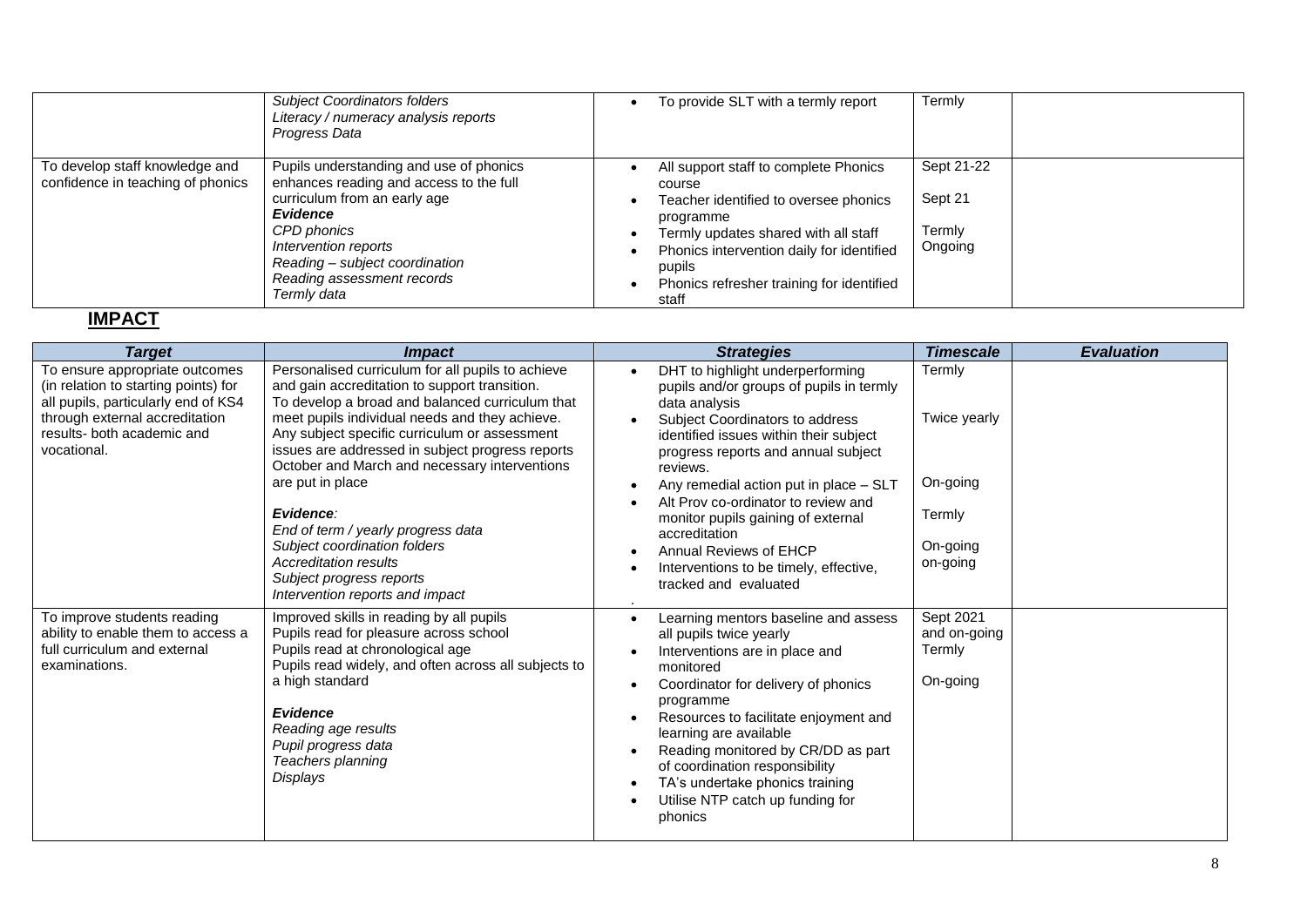#### **LEADERSHIP AND MANAGEMENT (SLT Responsibility CW)**

| <b>Target</b>                                      | <i>Impact</i>                                                                                                                                                                                                                                                                                                                                                                              | <b>Strategies</b>                                                                                                                                                                                                                                                                                                                                                                                                                                                                                                                    | <b>Timescale</b>                                                      | <b>UPDATE</b> |
|----------------------------------------------------|--------------------------------------------------------------------------------------------------------------------------------------------------------------------------------------------------------------------------------------------------------------------------------------------------------------------------------------------------------------------------------------------|--------------------------------------------------------------------------------------------------------------------------------------------------------------------------------------------------------------------------------------------------------------------------------------------------------------------------------------------------------------------------------------------------------------------------------------------------------------------------------------------------------------------------------------|-----------------------------------------------------------------------|---------------|
| To continue to develop the link<br>governor roles. | Gov body to develop their roles and<br>understanding of school to help drive school<br>improvement<br><b>Evidence</b><br>Gov minutes of meetings<br>Gov visits<br>Gov timetable for year<br>Gov action plan                                                                                                                                                                                | Sub-groups Termly meeting with school staff<br>and SLT to focus on identified areas<br>Gov vists to school are regular and gov<br>feedsback at FGB meetings<br>Gov action plan to be discussed and updated at<br>each FGB meeting                                                                                                                                                                                                                                                                                                    | Termly<br>Ongoing<br>Termly                                           |               |
| To further improve parental<br>engagement.         | The school has highly successful strategies for<br>engaging with parents to the benefit of pupils,<br>including those who find working with the<br>school difficult.<br>Website use as a communication method<br>Termly newsletter distributed<br>Evidence<br>Parent survey<br>Safeguarding data<br>SMSC evidence<br>Parental consultation day<br><b>Annual Reviews</b><br>Coffee Mornings | Signpost and offer parenting courses and family<br>learning sessions throughout the year<br>UPS3 teacher responsibility as part of whole<br>school contribution<br>Invite and provide transport to any opportunities<br>$\bullet$<br>for parents to visit, e.g., productions / annual<br>reviews<br>Attend all Multi-agency meetings.<br>$\bullet$<br>Develop relationships with parents to encourage<br>$\bullet$<br>and support learning<br>Develop parental opportunities to be involved in<br>developing core skills with pupils | on-going<br>Sept 2021<br>On-going<br>On-going<br>On-going<br>On-going |               |
| To further improve therapies<br>offered by school  | To build on existing therapeutic intervention<br>and increase schools offer for identified pupils<br>to support their progress<br><b>Evidence</b><br>Proposal to LA for SALT/OT on site<br>Art therapy impact of intervention<br>Mable therapy impact of interventions<br>Creative Balance impact of interventions                                                                         | Review of timetables to deliver therapeutic input<br>from existing staff with experience<br>Develop a timetable of interventions for pupil<br>(s) to be supported as part of CAHMS student<br>placement who will work directly with school<br>Liaise with the MHST to deliver and identify<br>$\bullet$<br>support<br>To meet half-termly with Mental Health lead to<br>interventions and therapy offers                                                                                                                             | Jan 2021.<br>Oct 2021<br>Oct 2021<br>Half-termly                      |               |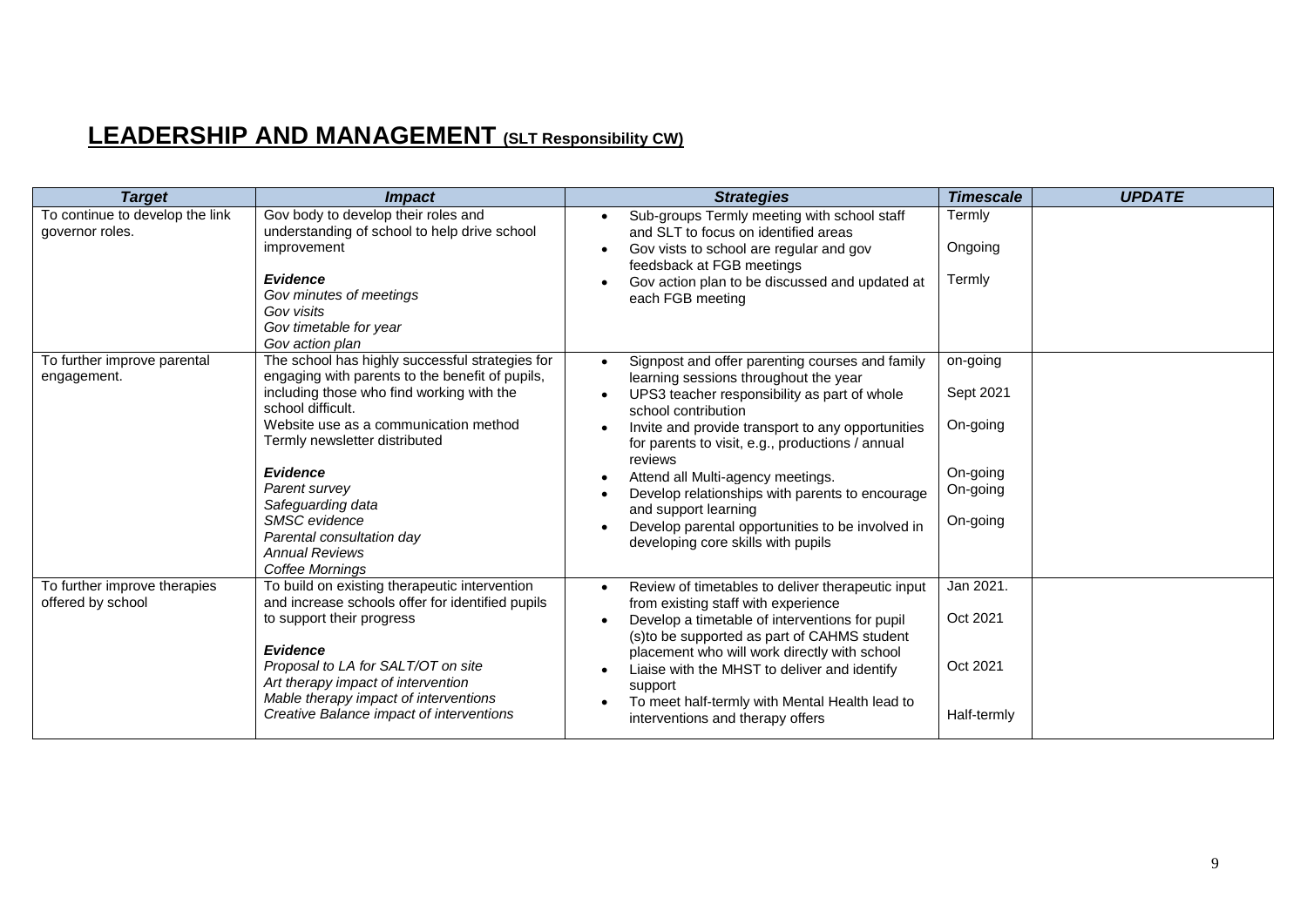# **BEHAVIOUR AND ATTITUDES (SLT Responsibility SF)**

| <b>Target</b>                                                                                                                                                        | <i>Impact</i>                                                                                                                                                                                                                                                                      | <b>Strategies</b>                                                                                                                                                                                                                                                                                                                                                                                                                                                                                                                                                                                           | <b>Timescale</b>                                                                                         | <b>UPDATE</b> |
|----------------------------------------------------------------------------------------------------------------------------------------------------------------------|------------------------------------------------------------------------------------------------------------------------------------------------------------------------------------------------------------------------------------------------------------------------------------|-------------------------------------------------------------------------------------------------------------------------------------------------------------------------------------------------------------------------------------------------------------------------------------------------------------------------------------------------------------------------------------------------------------------------------------------------------------------------------------------------------------------------------------------------------------------------------------------------------------|----------------------------------------------------------------------------------------------------------|---------------|
| To provide opportunities to<br>experience real life situation<br>through the school passport and<br>ensure that tracking and evidence<br>supports the work completed | Pupil development improved. Development of<br>pupils as citizens<br>Evidence<br>Trip evaluations and feedback<br>(written and photograph)<br>Work experience tracking and feedback<br>Link to SMSC school passport                                                                 | SMSC coordinator to list ideas and activities<br>locally<br>SMSC to monitor passports<br>Develop relationship with local businesses (e.g.<br>Plaza cinema)<br>KS4 pupils DofE programme<br>Work with Sefton EBP to identify appropriate<br>placements early for work experience.<br>Extend work experience if applicable for some<br>Visiting speakers to attend school<br>Provide opportunities for pupils to know about<br>the local area and community<br>All pupils to work towards the pledges for<br>positive experiences<br>Pupils to enagage in work and activities off-site<br>at school allotment | Sept 2021<br>termly<br>on-going<br>Sept 2021<br>On-going<br>On-going<br>On-going<br>On-going<br>On-going |               |
| To develop a whole school<br>approach to dealing issues from<br>with the RSHE curriculum                                                                             | Pupils will develop the knowledge, skills and<br>attributes they need to stay safe and develop<br>healthy relationships to manage their lives, now<br>and in the future.<br><b>Evidence</b><br>PSHE / RSHE Curriculum<br>Subject coordinator reports<br>External visitors feedback | UPS3 teacher given responsibility for overseeing<br>$\bullet$<br>introduction and embedding the RSHE<br>Planned resources to support teaching<br>$\bullet$<br>Learning mentors trained to deliver and support<br><b>RSHE</b><br>All staff complete online training through THE<br><b>BROOK</b>                                                                                                                                                                                                                                                                                                              | Sept 2021<br>Sept 2021                                                                                   |               |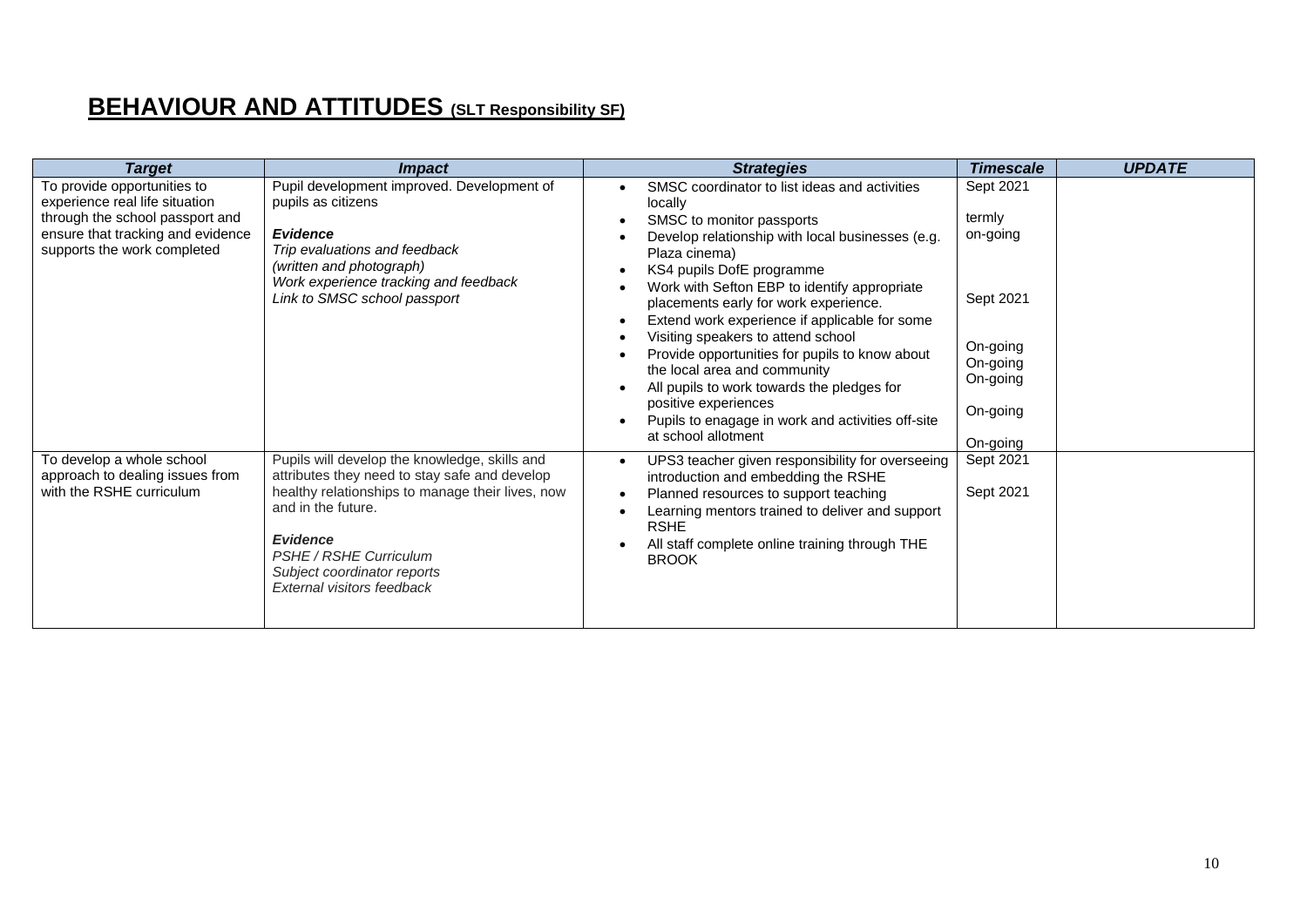#### **PERSONAL DEVELOPMENT (SLT Responsibility IG)**

| <b>Target</b>                                                                                                                                 | <b>Impact</b>                                                                                                                                                                                                                                                                                                                                                                             | <b>Strategies</b>                                                                                                                                                                                                                                                                                                                                                                                                                                                                                                                                                                                                                                               | <b>Timescale</b>                                                                                         | <b>UPDATE</b> |
|-----------------------------------------------------------------------------------------------------------------------------------------------|-------------------------------------------------------------------------------------------------------------------------------------------------------------------------------------------------------------------------------------------------------------------------------------------------------------------------------------------------------------------------------------------|-----------------------------------------------------------------------------------------------------------------------------------------------------------------------------------------------------------------------------------------------------------------------------------------------------------------------------------------------------------------------------------------------------------------------------------------------------------------------------------------------------------------------------------------------------------------------------------------------------------------------------------------------------------------|----------------------------------------------------------------------------------------------------------|---------------|
| To further improve mental health<br>and wellbeing across the school                                                                           | Staff and pupils are aware and have strategies for<br>supporting mental health concerns<br>Intervention, support and appropriate curriculum is<br>in place to continue work in the area of mental<br>health<br><b>Evidence</b><br><b>CPD</b><br>Minutes of meetings<br>Interventions for identified pupils<br>Mental Health reports from EW<br>OH referrals<br>Work and support from MHST | Mental health training as part of whole school<br>CPD,<br>HT to meet with EW - UPS whole school<br>significant contribution to develop mental health<br>awareness and measuring impact<br>HT and EW to meet with MHST practionitioner<br>$\bullet$<br>Signposting and developing relationships with<br>outside agencies                                                                                                                                                                                                                                                                                                                                         | Termly<br>Termly<br>on-going                                                                             |               |
| To re-establish links with the<br>community to provide<br>experiences to develop pupils<br>personally and socially through<br>SMSC programme. | Pupil development improved. Development of<br>pupils as citizens<br><b>Evidence</b><br>Trip evaluations and feedback<br>(written and photograph)<br>Work experience tracking and feedback                                                                                                                                                                                                 | SMSC coordinator to list ideas and activities<br>$\bullet$<br>locally<br>SMSC to monitor passports<br>Develop relationship with local businesses (e.g.<br>Plaza cinema)<br>KS4 pupils DofE programme<br>$\bullet$<br>Work with Sefton EBP to identify appropriate<br>placements early for work experience.<br>Extend work experience if applicable for some<br>$\bullet$<br>Visiting speakers to attend school<br>Provide opportunities for pupils to know about<br>the local area and community<br>All pupils to work towards the pledges for<br>$\bullet$<br>positive experiences<br>Pupils to enagage in work and activities off-site<br>at school allotment | Sept 2021<br>termly<br>on-going<br>Sept 2021<br>On-going<br>On-going<br>On-going<br>On-going<br>On-going |               |
| To further develop emotional<br>literacy support within school.                                                                               | To utilise the trained ELSA (Emotional Literacy<br>Support Assistants) to improve pupils well-being<br><b>Evidence</b><br>ELSA pupil records<br>Termly report<br><i><b>Interventions</b></i><br>Progress data                                                                                                                                                                             | ELSA intervention will be evaluated<br>The ELSA implementation will be part of the<br>graduated approach built upon the PHSE<br>curriculum and emotionally literate ethos of the<br>school<br>There may be a need to identify and train<br>further individulas to support the trained ELSA                                                                                                                                                                                                                                                                                                                                                                      | Termly                                                                                                   |               |